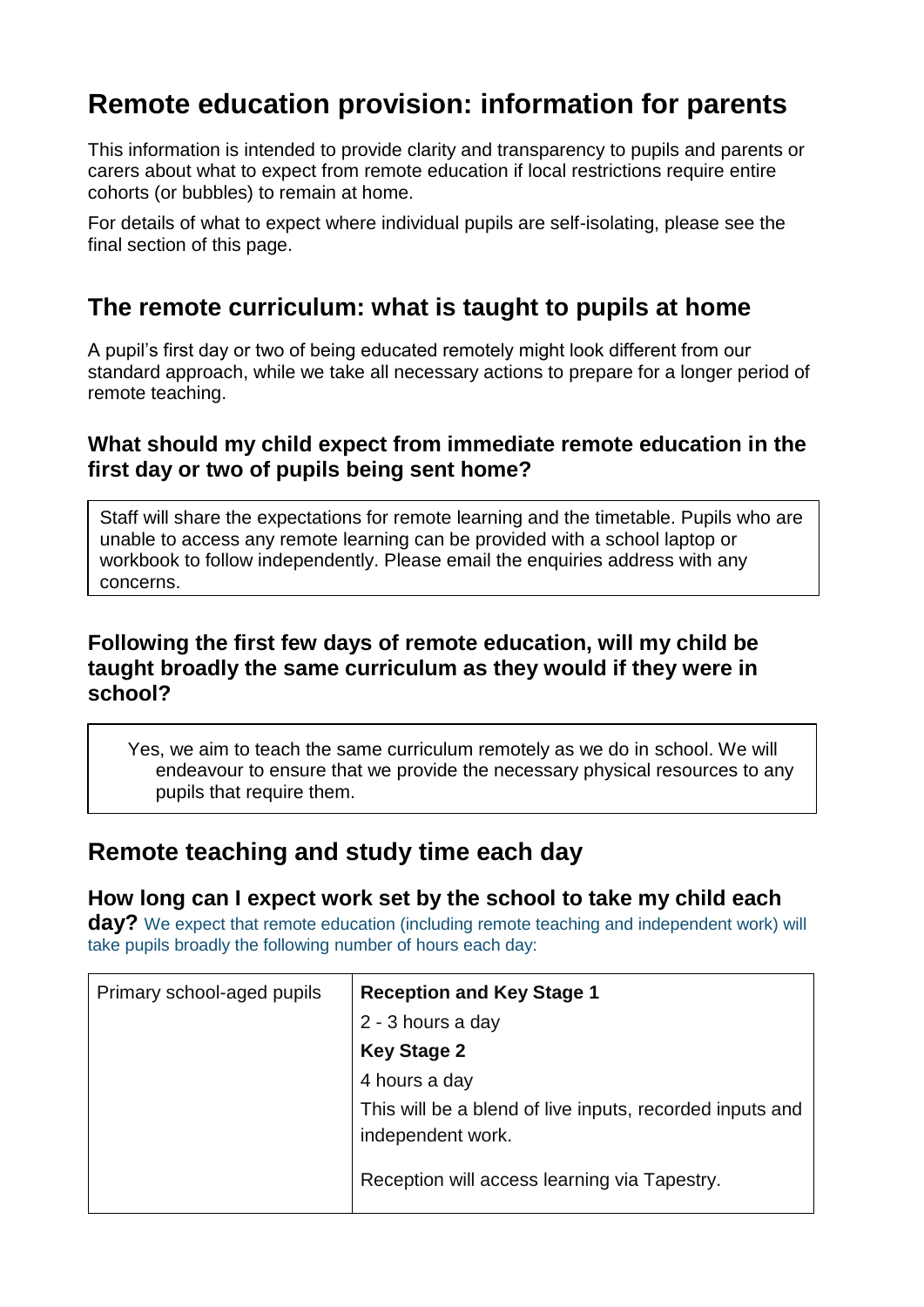# **Accessing remote education**

## **How will my child access any online remote education you are providing?**

They will complete the majority of lesson inputs through Microsoft Teams. However, activities/independent learning will also be set through either Teams Assignments or Purple Mash (Tapestry for Reception). For pupils that are unable to access live inputs in real time, some videos of these will be available to access when able to do so or reference materials can be used to help complete independent work. Any videos will be in the child's class team on Teams under Posts.

## **If my child does not have digital or online access at home, how will you support them to access remote education?**

We recognise that some pupils may not have suitable online access at home. We take the following approaches to support those pupils to access remote education:

- For pupils without sufficient devices at home they can apply to the school to lend them a laptop. Parents will be required to complete a loan agreement with the school and will be responsible for the security of the device whilst it is being borrowed. Devices are very limited therefore we will require parents to apply to the enquiries email address outlining their position. We would ask that you put 'Request for Laptop' in the subject tab on your email.
- We are currently exploring mechanisms for providing WiFi access to homes that do not have access to the internet. Again, please make us aware if this issue affects you.

## **How will my child be taught remotely?**

We use a combination of the following approaches to teach pupils remotely:

Some examples of remote teaching approaches:

- Microsoft Teams live teaching (online lesson inputs)
- recorded teaching (e.g. Ruth Miskin phonics, Oak National Academy lessons, video/audio recordings made by teachers)
- textbooks and reading books pupils have at home
- Purple Mash/Tapestry website for supporting specific teaching.
- TT Rock stars for learning of timetables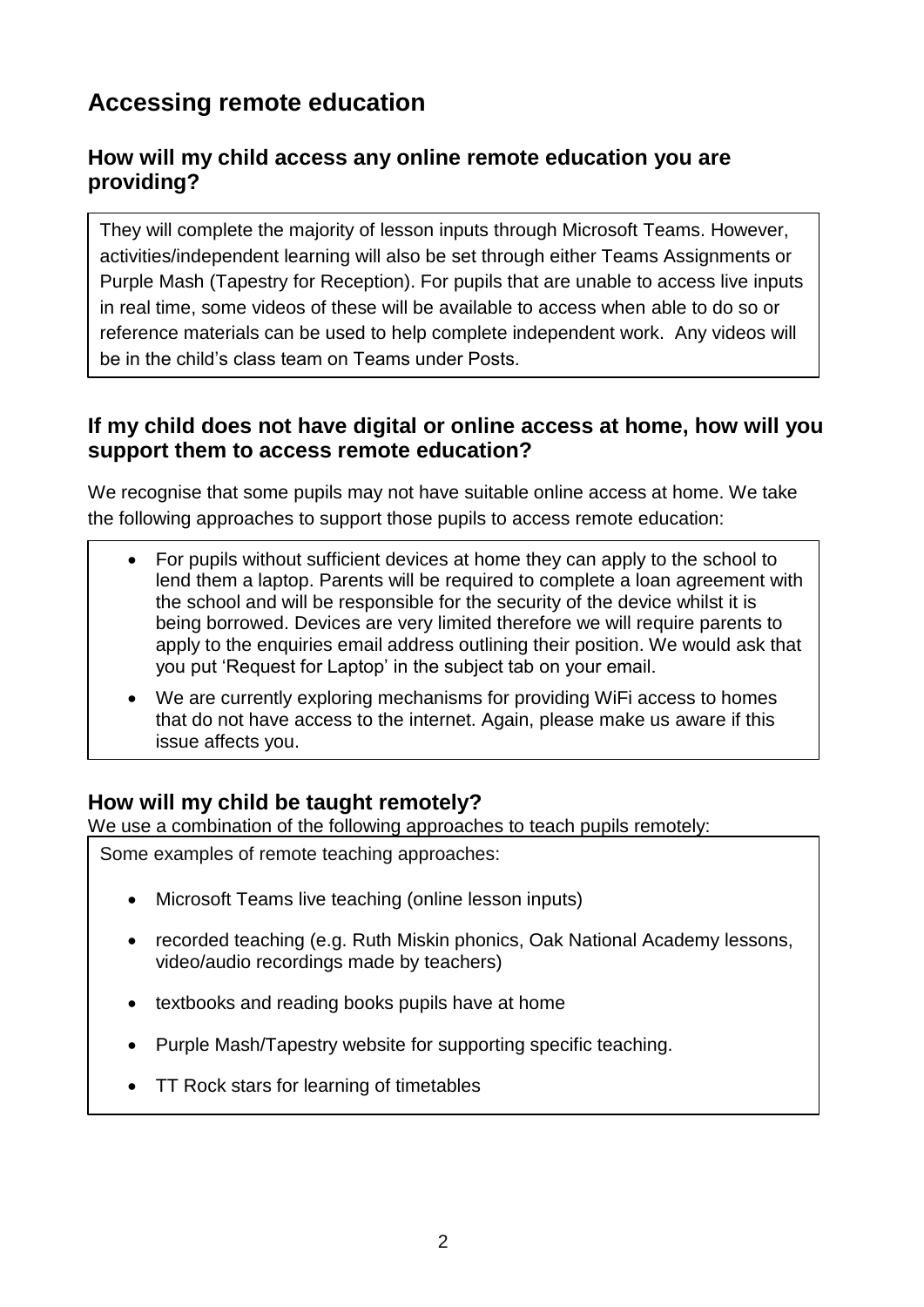## **Engagement and feedback**

### **What are your expectations for my child's engagement and the support that we as parents and carers should provide at home?**

- It is our expectation that all pupils access remote learning. We would ask parents to support their children to access live teaching wherever possible. If children are not able to access this in real time we would ask parents to establish a timetable that allows their children to access the videoed lessons/reference materials.
- It is not acceptable for children not to access learning school will contact you if they are worried about the level of engagement in home learning.

### **How will you check whether my child is engaging with their work and how will I be informed if there are concerns?**

- We will take a register for each online session so that we are aware of who is accessing the live sessions. We will also check, daily, the work that children upload onto Teams, Purple Mash or Tapestry.
- If we cannot see the evidence that children are accessing the learning we will call you to see what further support we are able to give. We will consider this engagement on a weekly basis.

### **How will you assess my child's work and progress?**

Feedback can take many forms and may not always mean extensive written comments for individual children. For example, whole-class feedback or quizzes marked automatically via digital platforms are also valid and effective methods, amongst many others. Our approach to feeding back on pupil work is as follows:

- We will feedback to children within lessons on Microsoft Teams.
- We will also feedback to the work children submit on Microsoft teams, Tapestry and Purple Mash.

## **Additional support for pupils with particular needs**

#### **How will you work with me to help my child who needs additional support from adults at home to access remote education?**

We recognise that some pupils, for example some pupils with special educational needs and disabilities (SEND), may not be able to access remote education without support